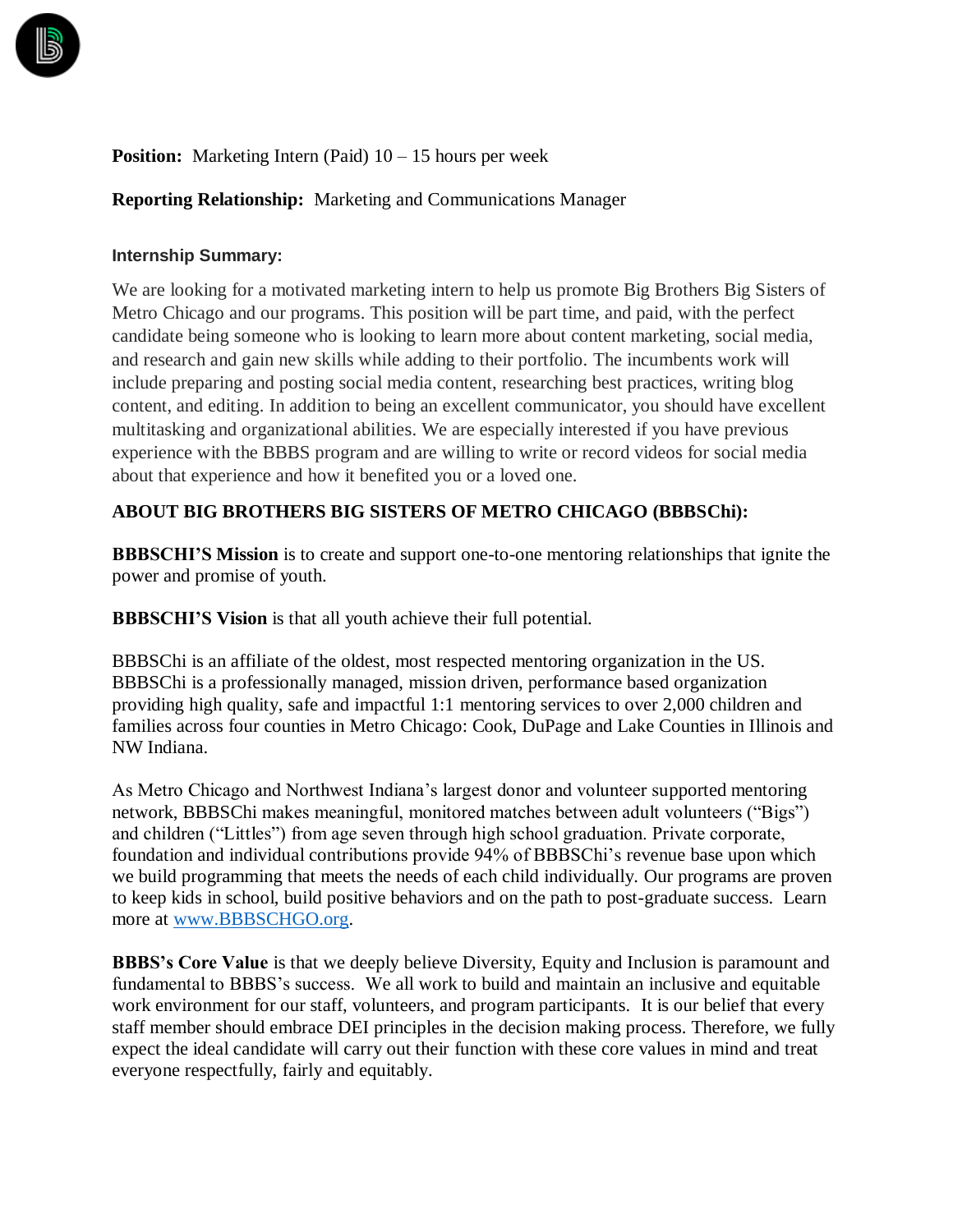## **Responsibilities:**

- Assist in content creation and editing for BBBSChi social media, website and enewsletter
- Create and edit content for BBBSChi social channels including Instagram, TikTok, Twitter, Facebook and LinkedIn.
- Collaborate with the Manager of Marketing  $&$  Communications to understand and inform marketing strategy
- Assist in creation of marketing materials (i.e. recruitment flyers, one-pagers)
- Contribute to BBBSChi blog and research SEO best practices.
- Coordinate and participate in promotional activities including working with partners, staff, families, and Bigs to market BBBSChi and the services we offer.
- Advise on social strategy involving Big and donor recruitment: helping to identify influencers, build engagement and advocacy
- Monitor social media and identify trends to leverage
- Work with corporate partners to identify areas of opportunity to promote BBBSChi partnership
- Seek new creative vendor partnerships, media relationships and opportunities through research

### **Qualifications:**

- Strong verbal and written communication skills
- Excellent analytical and project management skills
- Previous social marketing experience
- Ability to multitask on several projects simultaneously in a deadline-oriented environment
- Proven ability to be a creative and innovative thinker
- Interest in representing the organization on camera is a plus
- Graphic design experience a plus
- Photo and/or Video editing experience a plus
- **Previous relationship to the organization either as a former Little, Big, staff member, or family member is a plus**

# **Work Environment**:

This position operates in a professional office environment. This role routinely uses standard office equipment such as computers, smartphones, photocopiers, filing cabinets and fax machines.

# [BBBS Career Page](https://www.cbizems.com/extranet/recruiting.aspx?id=d4f04178-356d-428d-8b78-813b34a15de6)

Big Brothers Big Sisters of Metropolitan Chicago Attn: Human Resources 560 W. Lake St., 5th Floor Chicago, IL 60661